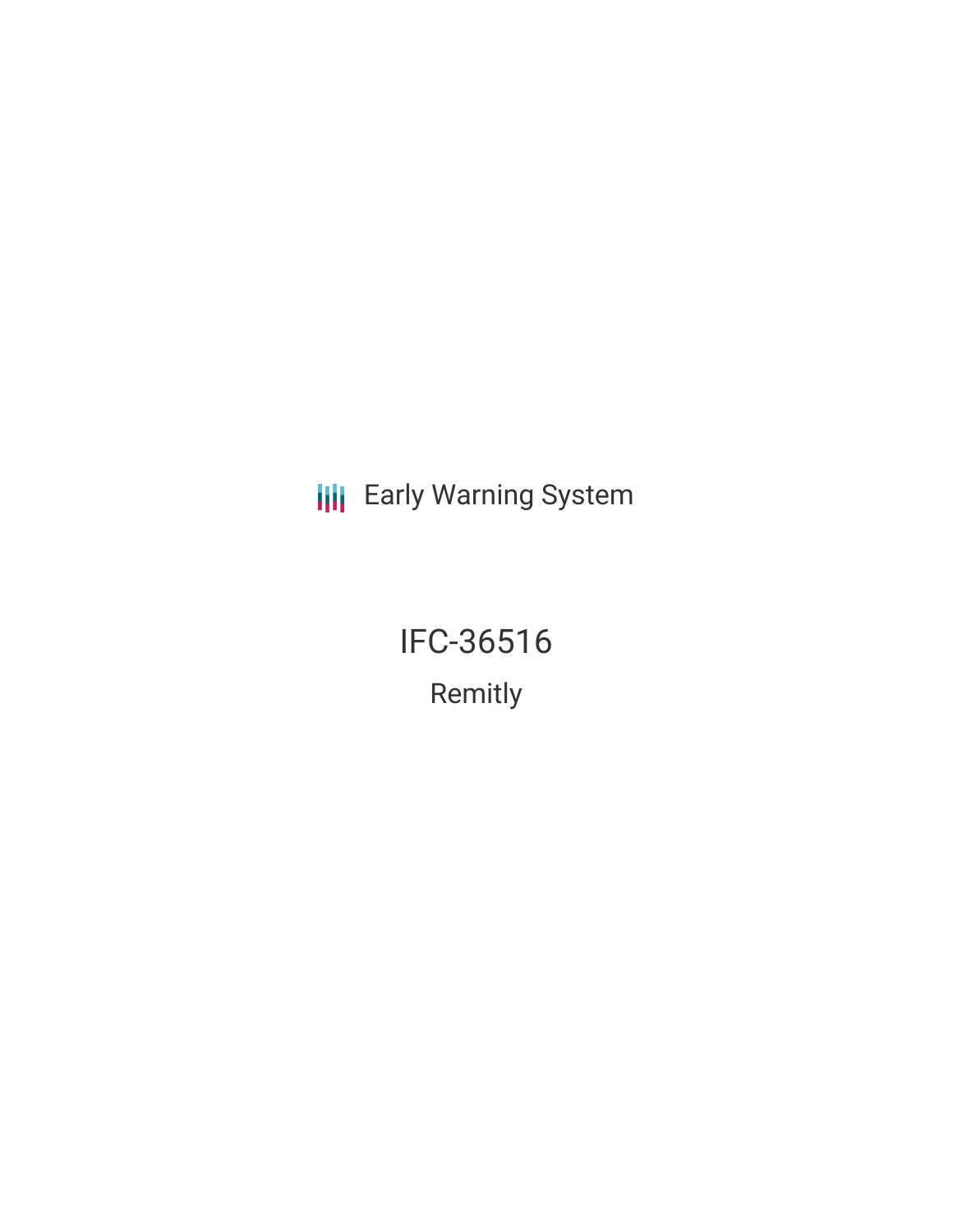#### **Quick Facts**

朋

| <b>Financial Institutions</b>  | International Finance Corporation (IFC) |
|--------------------------------|-----------------------------------------|
| <b>Status</b>                  | Active                                  |
| <b>Bank Risk Rating</b>        | C                                       |
| <b>Voting Date</b>             | 2016-09-14                              |
| <b>Borrower</b>                | Remitly, Inc.                           |
| <b>Sectors</b>                 | Finance                                 |
| <b>Investment Type(s)</b>      | Equity                                  |
| <b>Investment Amount (USD)</b> | $$5.00$ million                         |
| <b>Project Cost (USD)</b>      | $$5.00$ million                         |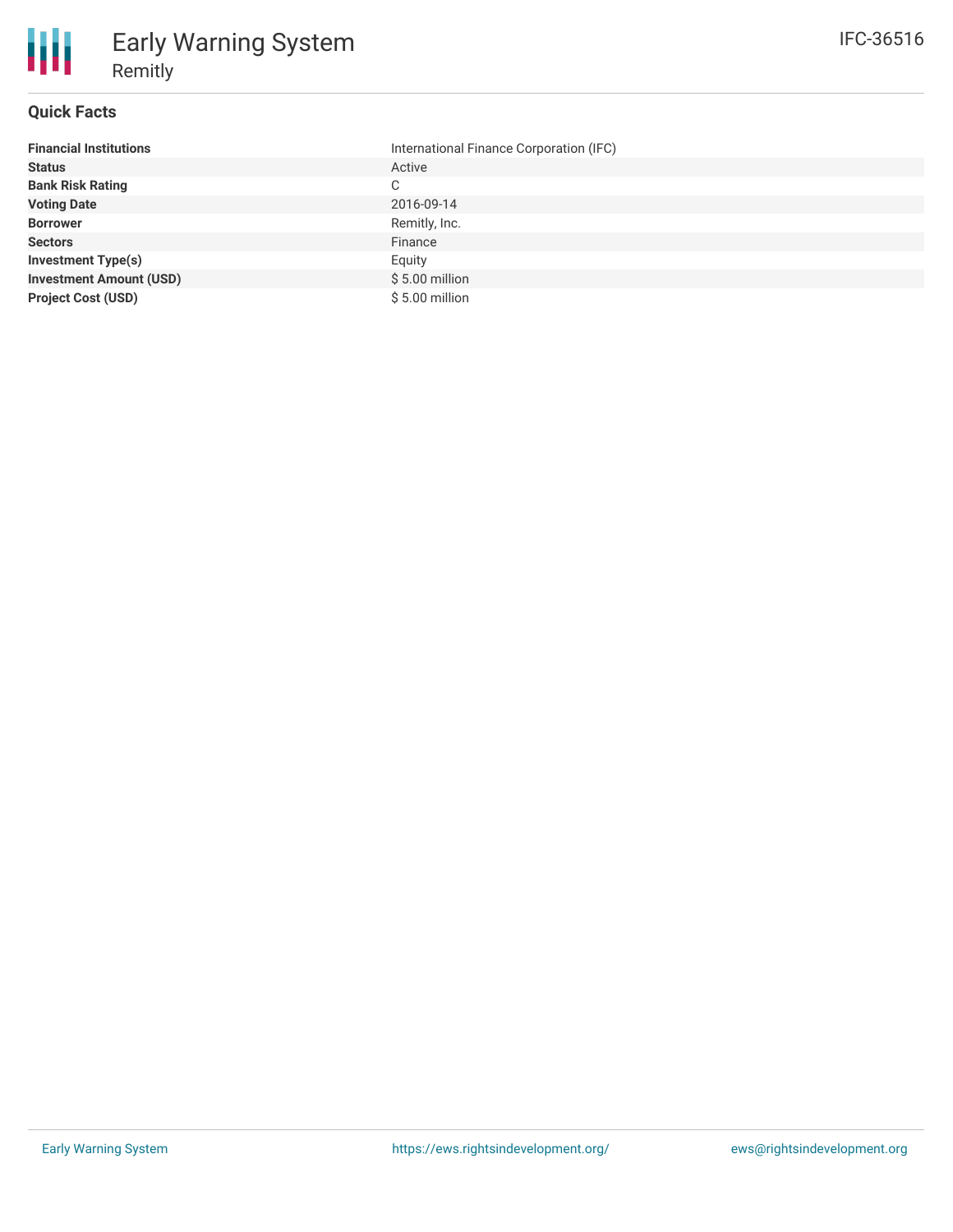

# **Project Description**

This project finances the global expansion of the company Remitly; a mobile payment service provider that offers convenient person-to-person international money transfers.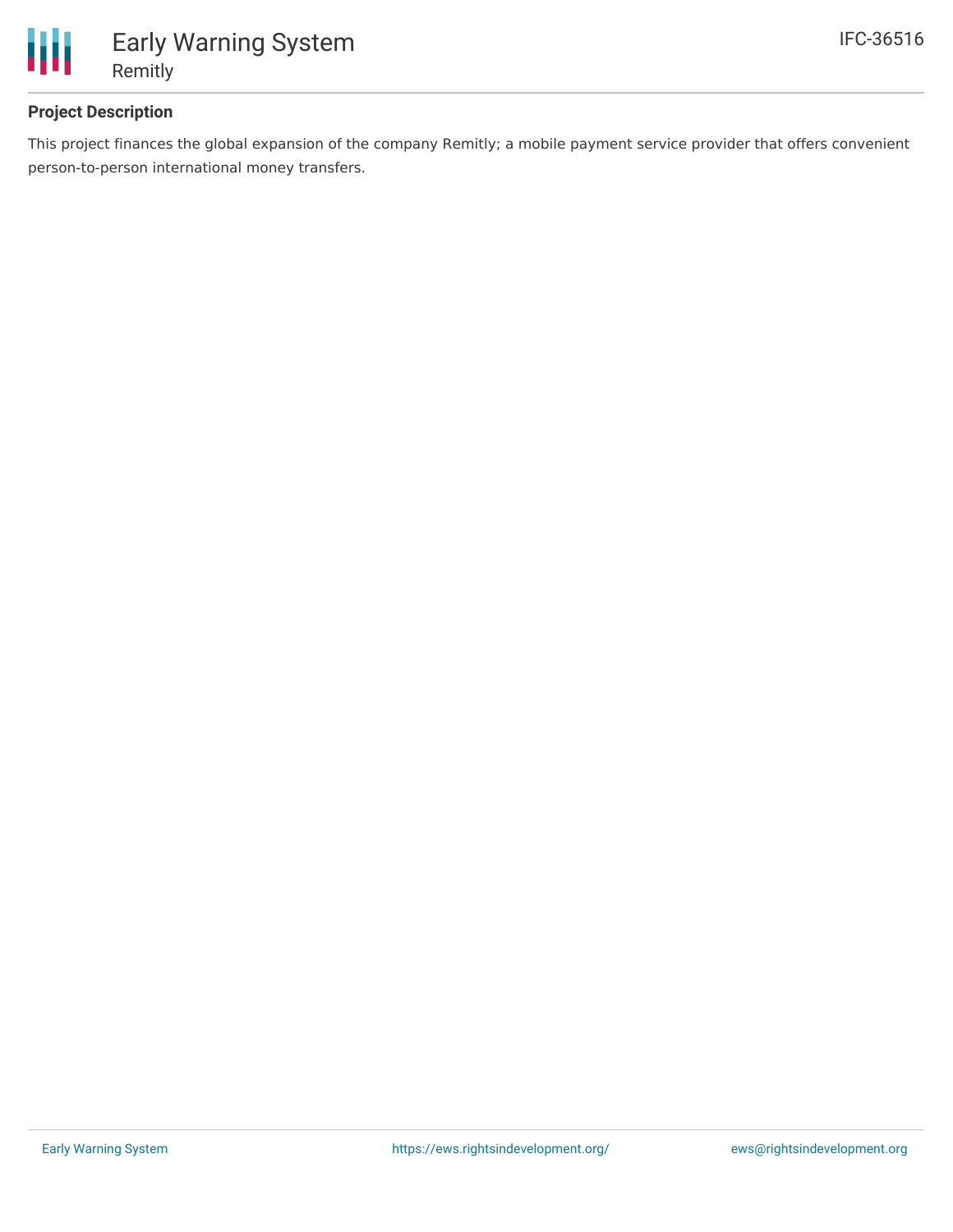

## **People Affected By This Project**

International remittances are a major contributor to the economies of the receiving developing countries. Companies like Remitly leverage technology to provide money transfers at a lower cost. Lowering the cost of remittances directly translates to financial savings, of which a significant share will accrue in the receiving country.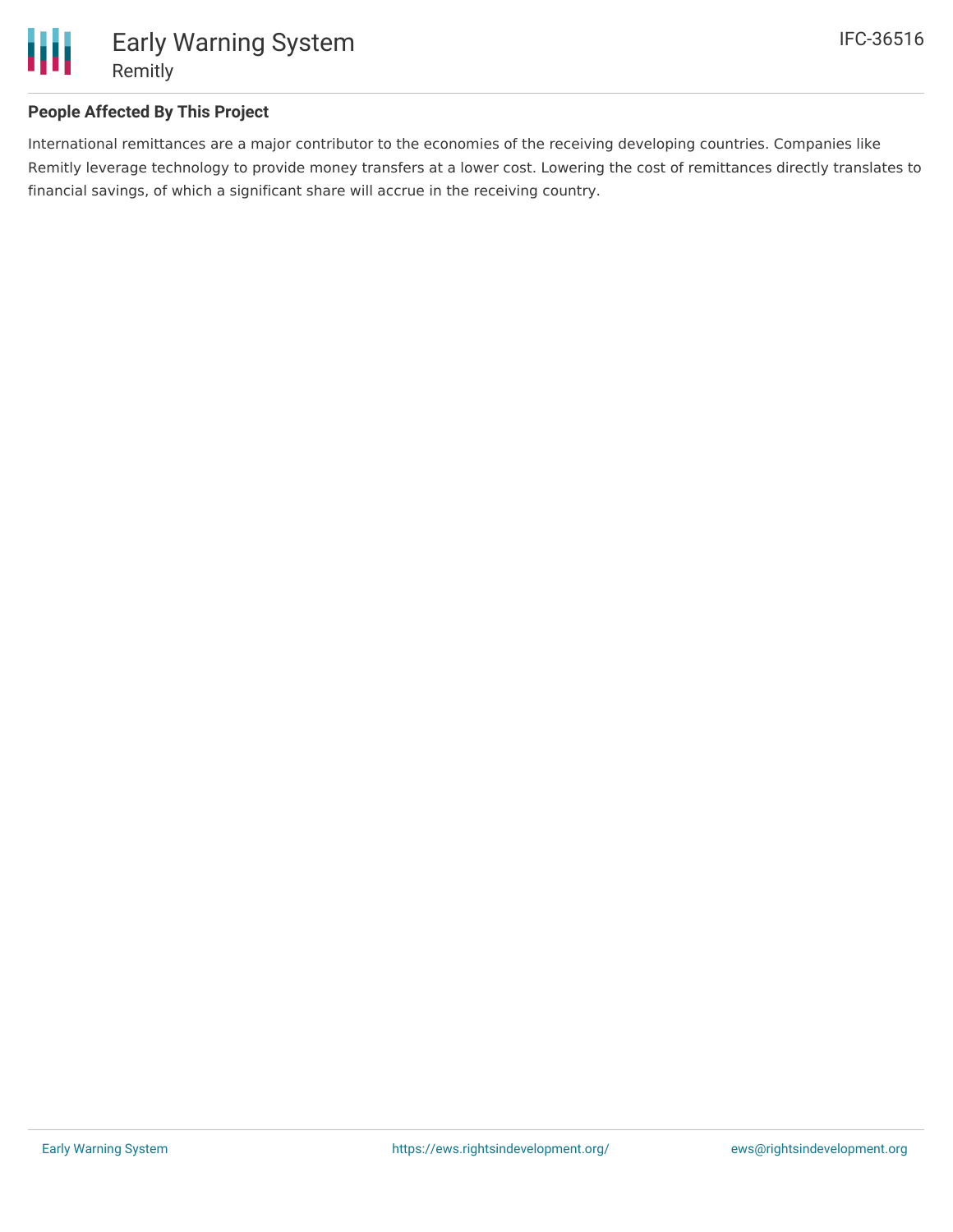#### **Investment Description**

• International Finance Corporation (IFC)